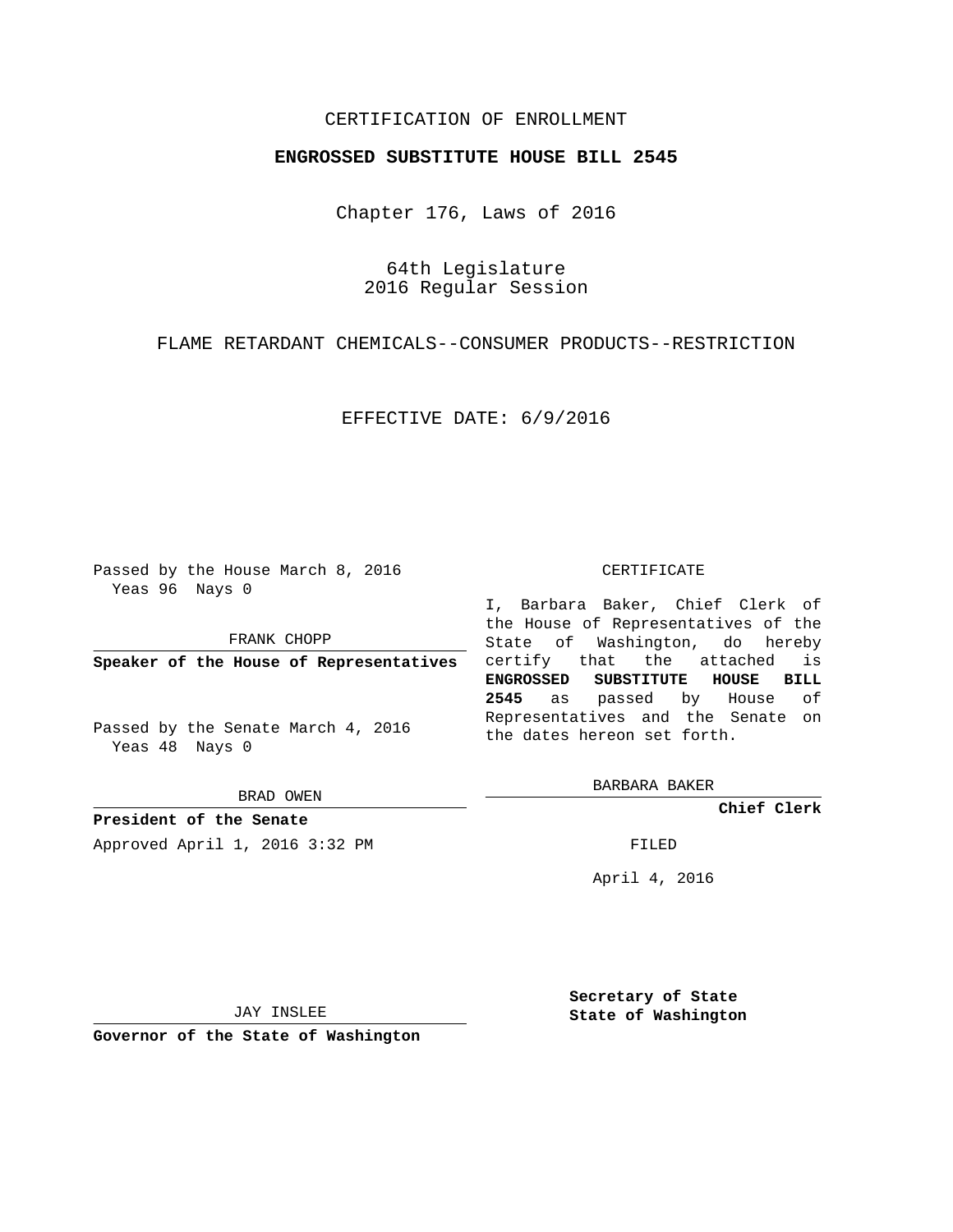#### **ENGROSSED SUBSTITUTE HOUSE BILL 2545**

## AS AMENDED BY THE SENATE

Passed Legislature - 2016 Regular Session

# **State of Washington 64th Legislature 2016 Regular Session**

**By** House Health Care & Wellness (originally sponsored by Representatives Van De Wege, Taylor, DeBolt, Cody, Rodne, Kochmar, Stambaugh, Riccelli, Johnson, Jinkins, Kagi, Harris, Smith, Stokesbary, Caldier, Zeiger, Tharinger, Hickel, Fitzgibbon, Muri, Reykdal, Frame, Rossetti, S. Hunt, Hudgins, McBride, Ormsby, Appleton, Walkinshaw, Senn, Ryu, Gregerson, Sells, Harmsworth, Tarleton, Pollet, Bergquist, Stanford, and Scott)

READ FIRST TIME 02/05/16.

 AN ACT Relating to reducing public health threats that particularly impact highly exposed populations, including children and firefighters, by establishing a process for the department of health to restrict the use of toxic flame retardant chemicals in certain types of consumer products; amending RCW 70.240.010 and 70.240.050; and adding new sections to chapter 70.240 RCW.

7 BE IT ENACTED BY THE LEGISLATURE OF THE STATE OF WASHINGTON:

8 **Sec. 1.** RCW 70.240.010 and 2008 c 288 s 2 are each amended to 9 read as follows:

10 The definitions in this section apply throughout this chapter 11 unless the context clearly requires otherwise.

 (1) "Children's cosmetics" means cosmetics that are made for, marketed for use by, or marketed to children under the age of twelve. "Children's cosmetics" includes cosmetics that meet any of the 15 following conditions:

16 (a) Represented in its packaging, display, or advertising as 17 appropriate for use by children;

18 (b) Sold in conjunction with, attached to, or packaged together 19 with other products that are packaged, displayed, or advertised as 20 appropriate for use by children; or

21 (c) Sold in any of the following: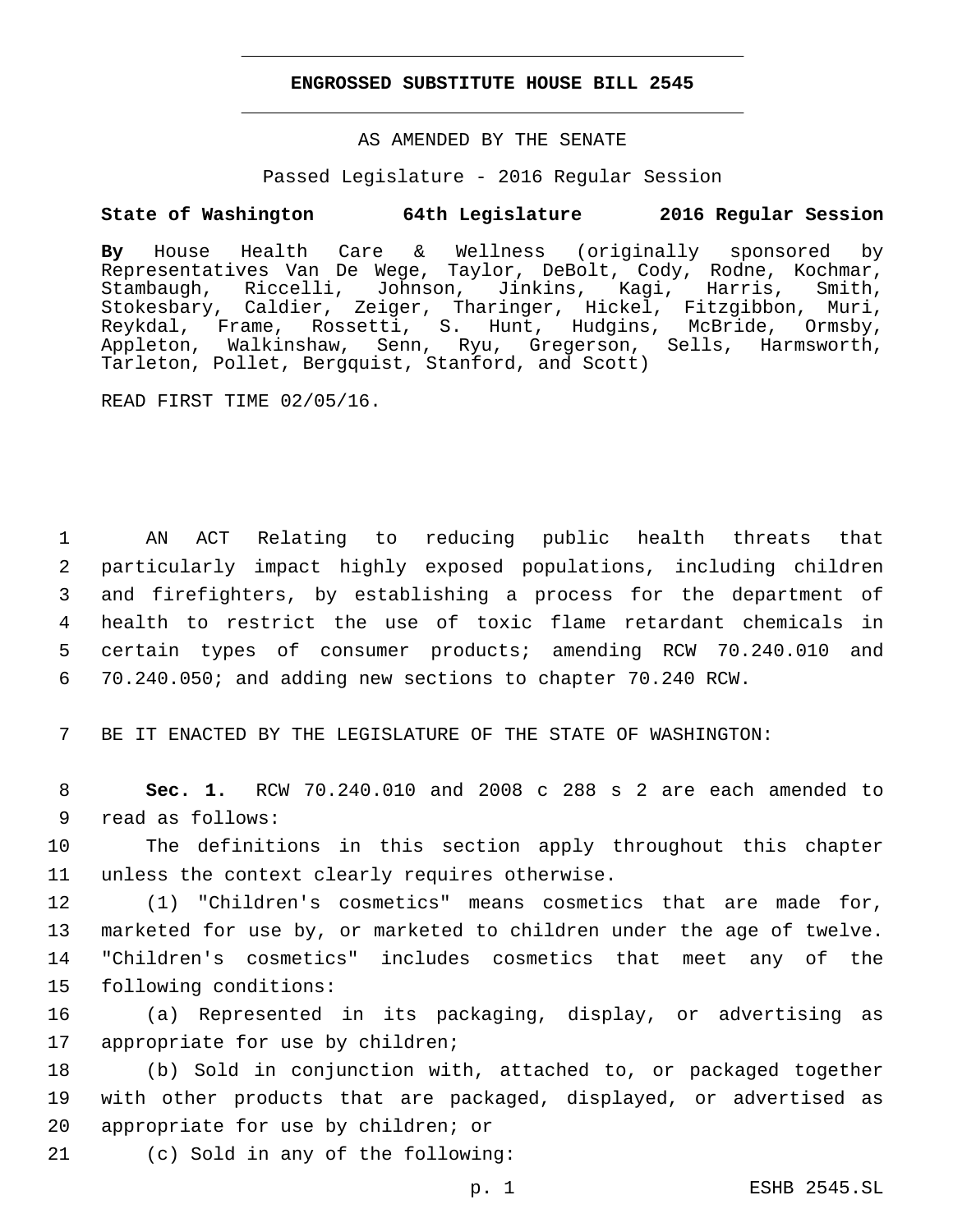(i) Retail store, catalogue, or online web site, in which a person exclusively offers for sale products that are packaged, displayed, or advertised as appropriate for use by children; or

 (ii) A discrete portion of a retail store, catalogue, or online web site, in which a person offers for sale products that are packaged, displayed, or advertised as appropriate for use by children.7

 (2) "Children's jewelry" means jewelry that is made for, marketed for use by, or marketed to children under the age of twelve. "Children's jewelry" includes jewelry that meets any of the following 11 conditions:

 (a) Represented in its packaging, display, or advertising as appropriate for use by children under the age of twelve;

 (b) Sold in conjunction with, attached to, or packaged together with other products that are packaged, displayed, or advertised as 16 appropriate for use by children;

(c) Sized for children and not intended for use by adults; or

18 (d) Sold in any of the following:

19 (i) A vending machine;

 (ii) Retail store, catalogue, or online web site, in which a person exclusively offers for sale products that are packaged, displayed, or advertised as appropriate for use by children; or

 (iii) A discrete portion of a retail store, catalogue, or online web site, in which a person offers for sale products that are packaged, displayed, or advertised as appropriate for use by 26 children.

(3)(a) "Children's product" includes any of the following:

(i) Toys;28

- 29 (ii) Children's cosmetics;
- 30 (iii) Children's jewelry;

 (iv) A product designed or intended by the manufacturer to help a child with sucking or teething, to facilitate sleep, relaxation, or the feeding of a child, or to be worn as clothing by children; or

34 (v) ((Child car seats)) Portable infant or child safety seat 35 designed to attach to an automobile seat.

(b) "Children's product" does not include the following:

37 (i) Batteries;

38 (ii) Slings and catapults;

- 39 (iii) Sets of darts with metallic points;
- 40 (iv) Toy steam engines;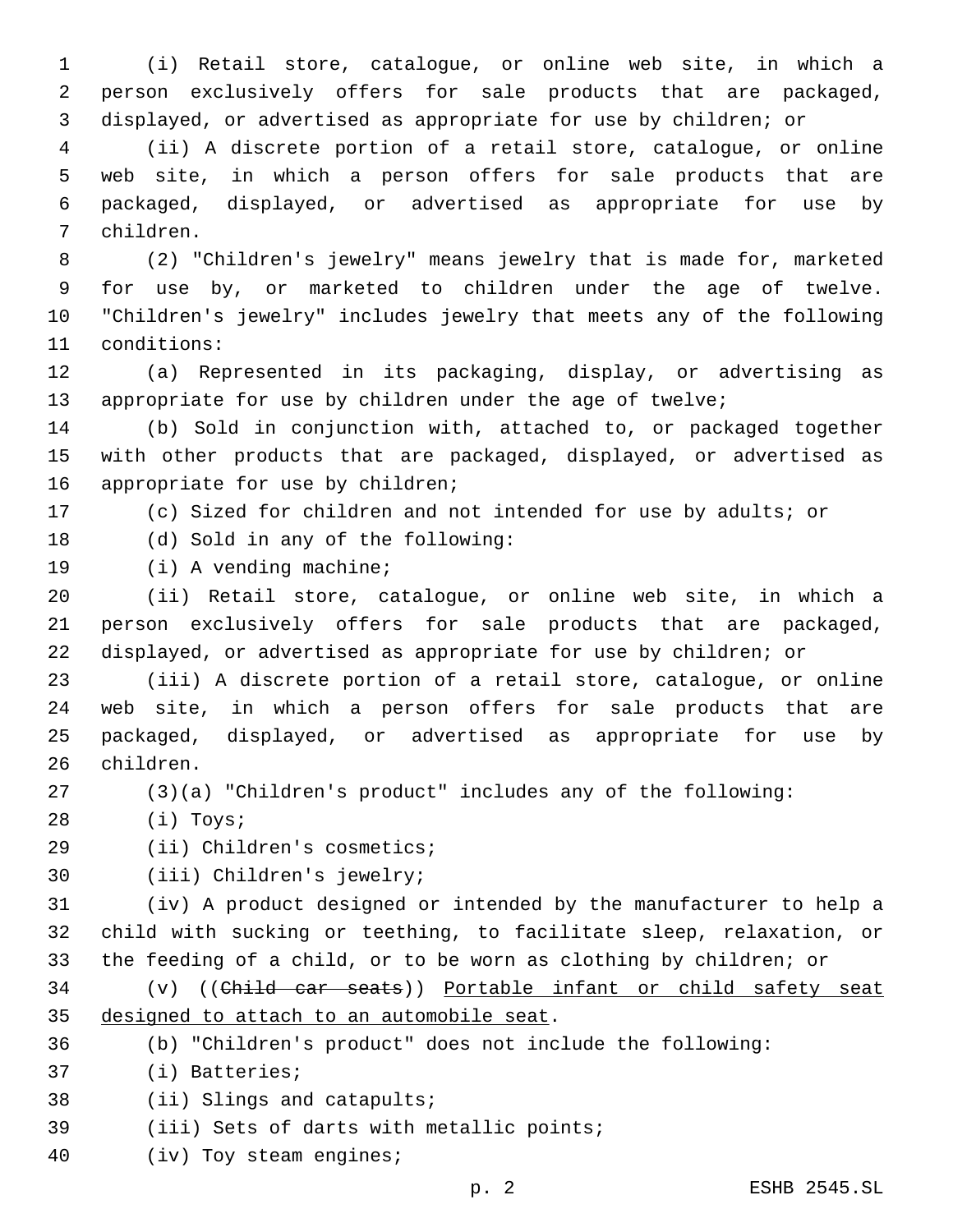- 
- 1 (v) Bicycles and tricycles;

2 (vi) Video toys that can be connected to a video screen and are 3 operated at a nominal voltage exceeding twenty-four volts;

(vii) Chemistry sets;4

 (viii) Consumer and children's electronic products, including but not limited to personal computers, audio and video equipment, calculators, wireless phones, game consoles, and hand-held devices incorporating a video screen, used to access interactive software and 9 their associated peripherals;

10 (ix) Interactive software, intended for leisure and 11 entertainment, such as computer games, and their storage media, such 12 as compact disks;

13 (x) BB guns, pellet guns, and air rifles;

14 (xi) Snow sporting equipment, including skis, poles, boots, snow 15 boards, sleds, and bindings;

16 (xii) Sporting equipment, including, but not limited to bats, 17 balls, gloves, sticks, pucks, and pads;

- 18 (xiii) Roller skates;
- 19 (xiv) Scooters;
- (xv) Model rockets;20
- 21 (xvi) Athletic shoes with cleats or spikes; and

(xvii) Pocket knives and multitools.22

 (4) "Cosmetics" includes articles intended to be rubbed, poured, sprinkled, or sprayed on, introduced into, or otherwise applied to the human body or any part thereof for cleansing, beautifying, promoting attractiveness, or altering the appearance, and articles intended for use as a component of such an article. "Cosmetics" does not include soap, dietary supplements, or food and drugs approved by 29 the United States food and drug administration.

30 (5) "Department" means the department of ecology.

 (6) "High priority chemical" means a chemical identified by a state agency, federal agency, or accredited research university, or other scientific evidence deemed authoritative by the department on the basis of credible scientific evidence as known to do one or more of the following:35

36 (a) Harm the normal development of a fetus or child or cause 37 other developmental toxicity;

- 38 (b) Cause cancer, genetic damage, or reproductive harm;
- 39 (c) Disrupt the endocrine system;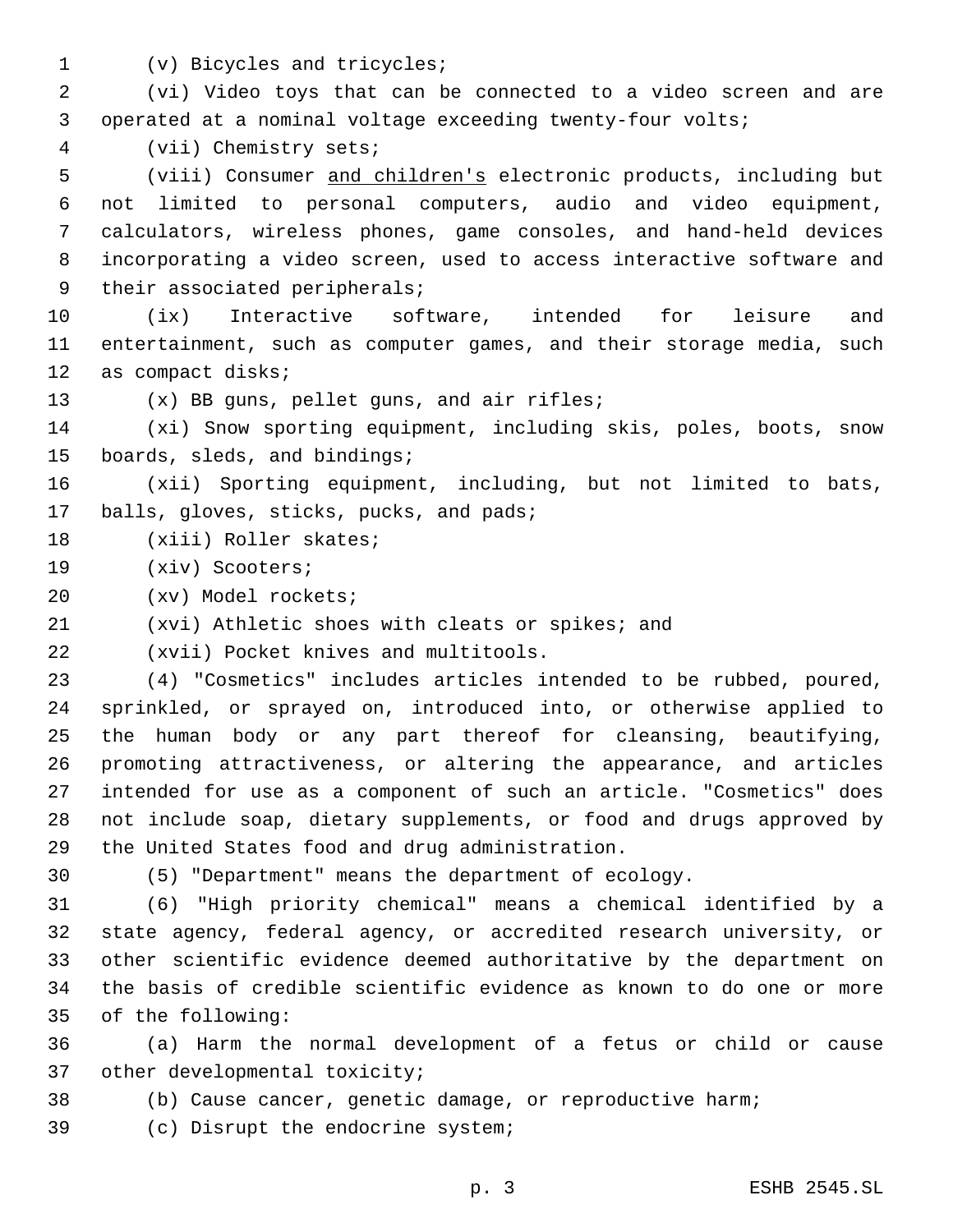(d) Damage the nervous system, immune system, or organs or cause 2 other systemic toxicity;

(e) Be persistent, bioaccumulative, and toxic; or

(f) Be very persistent and very bioaccumulative.

 (7) "Manufacturer" includes any person, firm, association, partnership, corporation, governmental entity, organization, or joint venture that produces ((a)) residential upholstered furniture as defined in RCW 70.76.010 or children's product or an importer or 9 domestic distributor of ((a)) residential upholstered furniture as 10 defined in RCW 70.76.010 or children's product. For the purposes of 11 this subsection, "importer" means the owner of the residential upholstered furniture as defined in RCW 70.76.010 or children's 13 product.

 (8) "Phthalates" means di-(2-ethylhexyl) phthalate (DEHP), dibutyl phthalate (DBP), benzyl butyl phthalate (BBP), diisonoyl phthalate (DINP), diisodecyl phthalate (DIDP), or di-n-octyl 17 phthalate (DnOP).

 (9) "Toy" means a product designed or intended by the 19 manufacturer to be used by a child at play.

 (10) "Trade association" means a membership organization of persons engaging in a similar or related line of commerce, organized to promote and improve business conditions in that line of commerce and not to engage in a regular business of a kind ordinarily carried 24 on for profit.

 (11) "Very bioaccumulative" means having a bioconcentration factor or bioaccumulation factor greater than or equal to five thousand, or if neither are available, having a log Kow greater than 5.0.28

 (12) "Very persistent" means having a half-life greater than or 30 equal to one of the following:

 (a) A half-life in soil or sediment of greater than one hundred 32 eighty days;

 (b) A half-life greater than or equal to sixty days in water or 34 evidence of long-range transport.

 (13) "Additive TBBPA" means the chemical tetrabromobisphenol A, chemical abstracts service number 79-94-7, as of the effective date of this section, in a form that has not undergone a reactive process and is not covalently bonded to a polymer in a product or product component.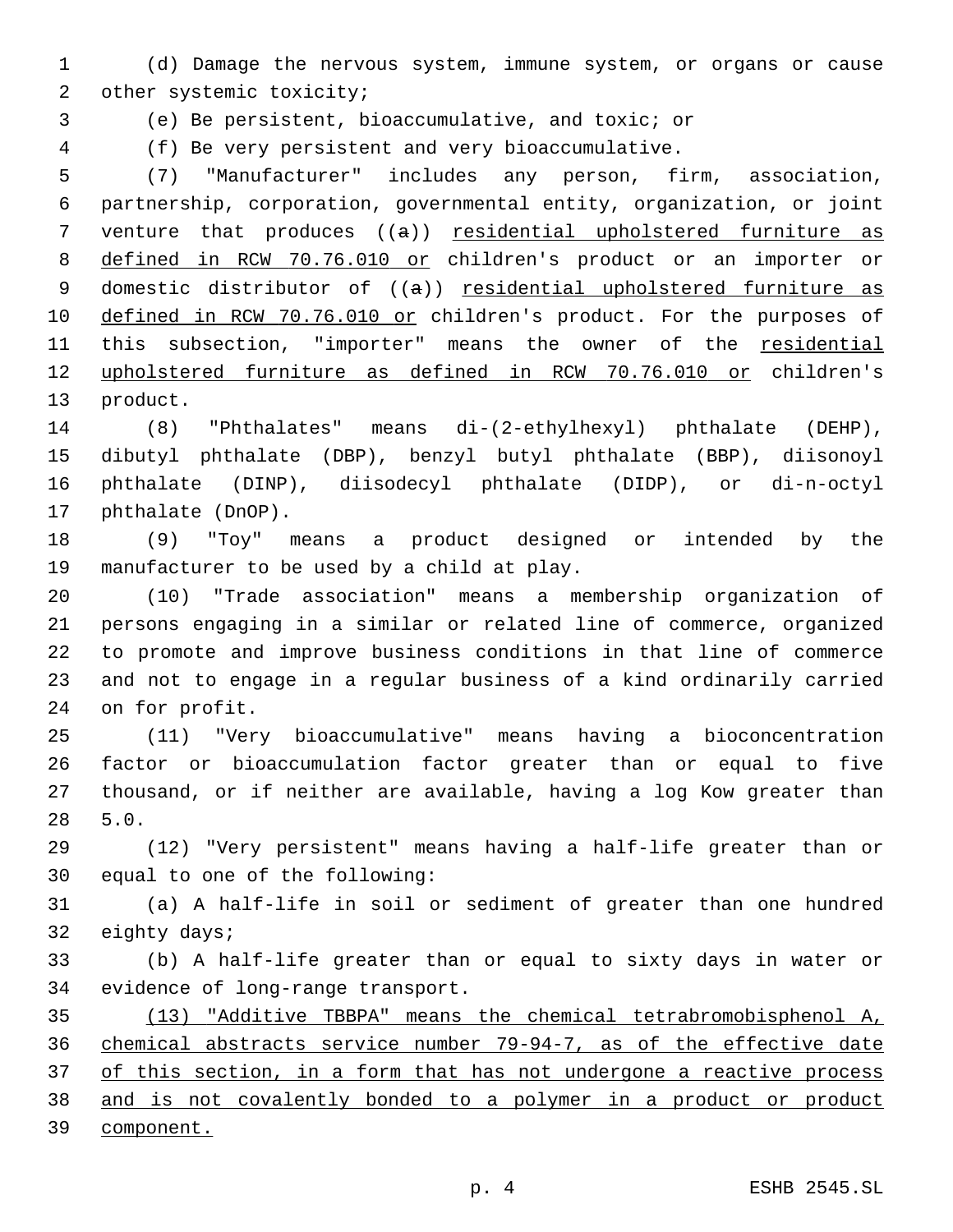(14) "Decabromodiphenyl ether" means the chemical decabromodiphenyl ether, chemical abstracts service number 1163-19-5, as of the effective date of this section. (15) "HBCD" means the chemical hexabromocyclododecane, chemical abstracts service number 25637-99-4, as of the effective date of this section. (16) "IPTPP" means the chemical isopropylated triphenyl 8 phosphate, chemical abstracts service number 68937-41-7, as of the 9 effective date of this section. (17) "TBB" means the chemical (2-ethylhexyl)-2,3,4,5- tetrabromobenzoate, chemical abstracts service number 183658-27-7, as of the effective date of this section. (18) "TBPH" means the chemical bis (2-ethylhexyl)-2,3,4,5- tetrabromophthalate, chemical abstracts service number 26040-51-7, as 15 of the effective date of this section. 16 (19) "TCEP" means the chemical (tris(2-chloroethyl)phosphate); chemical abstracts service number 115-96-8, as of the effective date 18 of this section. (20) "TCPP" means the chemical tris (1-chloro-2-propyl) phosphate); chemical abstracts service number 13674-84-5, as of the effective date of this section. (21) "TDCPP" means the chemical (tris(1,3-dichloro-2- propyl)phosphate); chemical abstracts service number 13674-87-8, as 24 of the effective date of this section. (22) "TPP" means the chemical triphenyl phosphate, chemical abstracts service number 115-86-6, as of the effective date of this section. (23) "V6" means the chemical bis(chloromethyl) propane-1,3- diyltetrakis (2-chloroethyl) bisphosphate, chemical abstracts service number 385051-10-4, as of the effective date of this section. NEW SECTION. **Sec. 2.** A new section is added to chapter 70.240 32 RCW to read as follows: Beginning July 1, 2017, no manufacturer, wholesaler, or retailer may manufacture, knowingly sell, offer for sale, distribute for sale, or distribute for use in this state children's products or residential upholstered furniture, as defined in RCW 70.76.010, containing any of the following flame retardants in amounts greater than one thousand parts per million in any product component: (1) TDCPP;39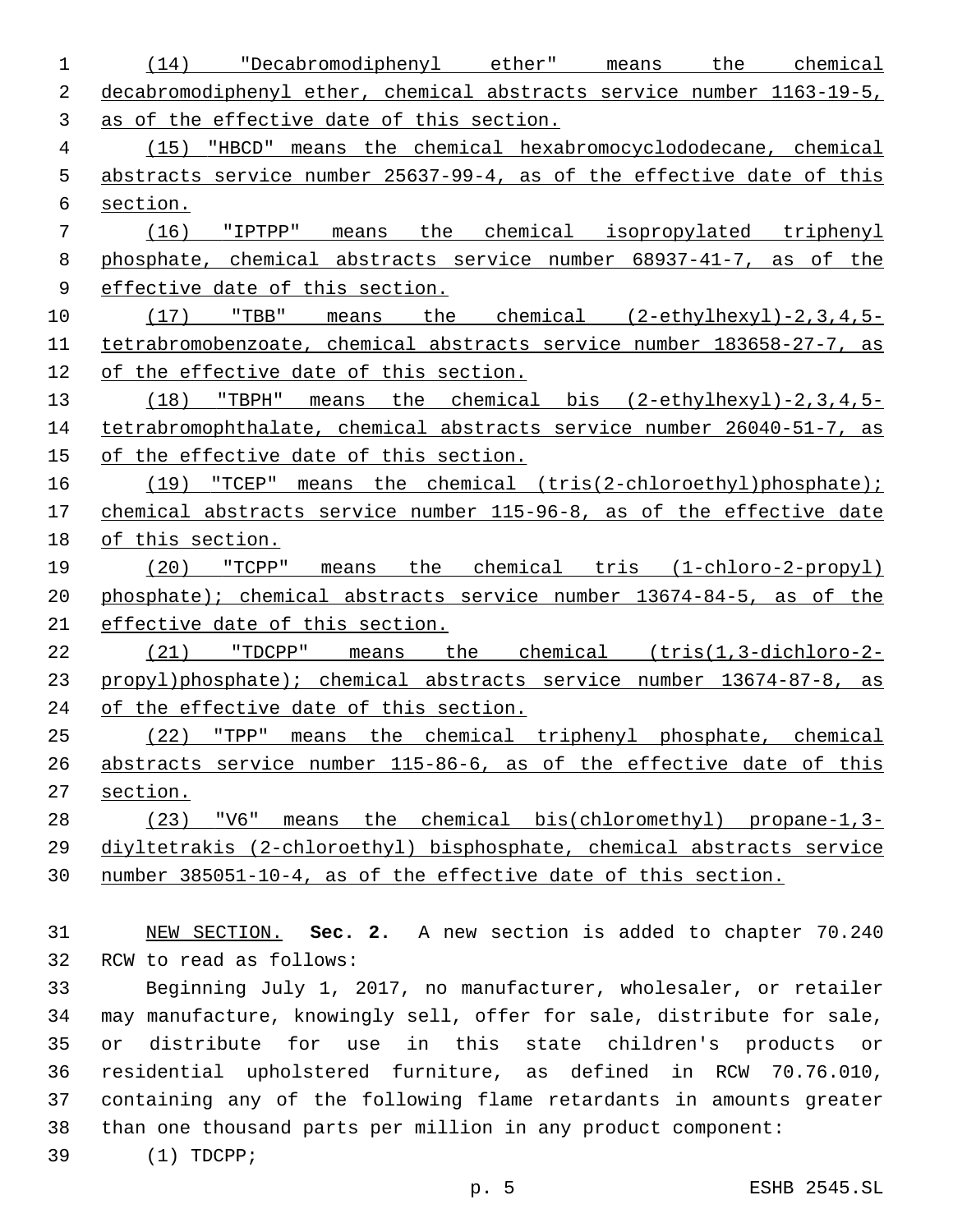1 (2) TCEP;

- (3) Decabromodiphenyl ether;2
- $(4)$  HBCD; or
- (5) Additive TBBPA.4

5 NEW SECTION. **Sec. 3.** A new section is added to chapter 70.240 6 RCW to read as follows:

7 (1) The department shall consider whether the following flame 8 retardants meet the criteria of a chemical of high concern for children:9

- 10 (a) IPTPP;
- 11 (b) TBB;
- 12 (c) TBPH;
- 13 (d) TCPP;
- 14 (e) TPP;
- 15 (f) V6.

 (2)(a) Within one year of the department adopting a rule that identifies a flame retardant in subsection (1) of this section as a chemical of high concern for children, the department of health, in consultation with the department, must create a stakeholder advisory committee for each flame retardant chemical to provide stakeholder input, expertise, and additional information in the development of recommendations as provided under subsection (4) of this section. All advisory committee meetings must be open to the public.

24 (b) The advisory committee membership must include, but is not 25 limited to, representatives from: Large and small business sectors; 26 community, environmental, and public health advocacy groups; local 27 governments; affected and interested businesses; and public health 28 agencies.

 (c) The department may request state agencies and technical experts to participate. The department of health shall provide technical expertise on human health impacts including: Early childhood and fetal exposure, exposure reduction, and safer 33 substitutes.

 (3) When developing policy options and recommendations consistent with subsection (4) of this section, the department must rely on credible scientific evidence and consider information relevant to the hazards based on the quantitative extent of exposures to the chemical under its intended or reasonably anticipated conditions of use. The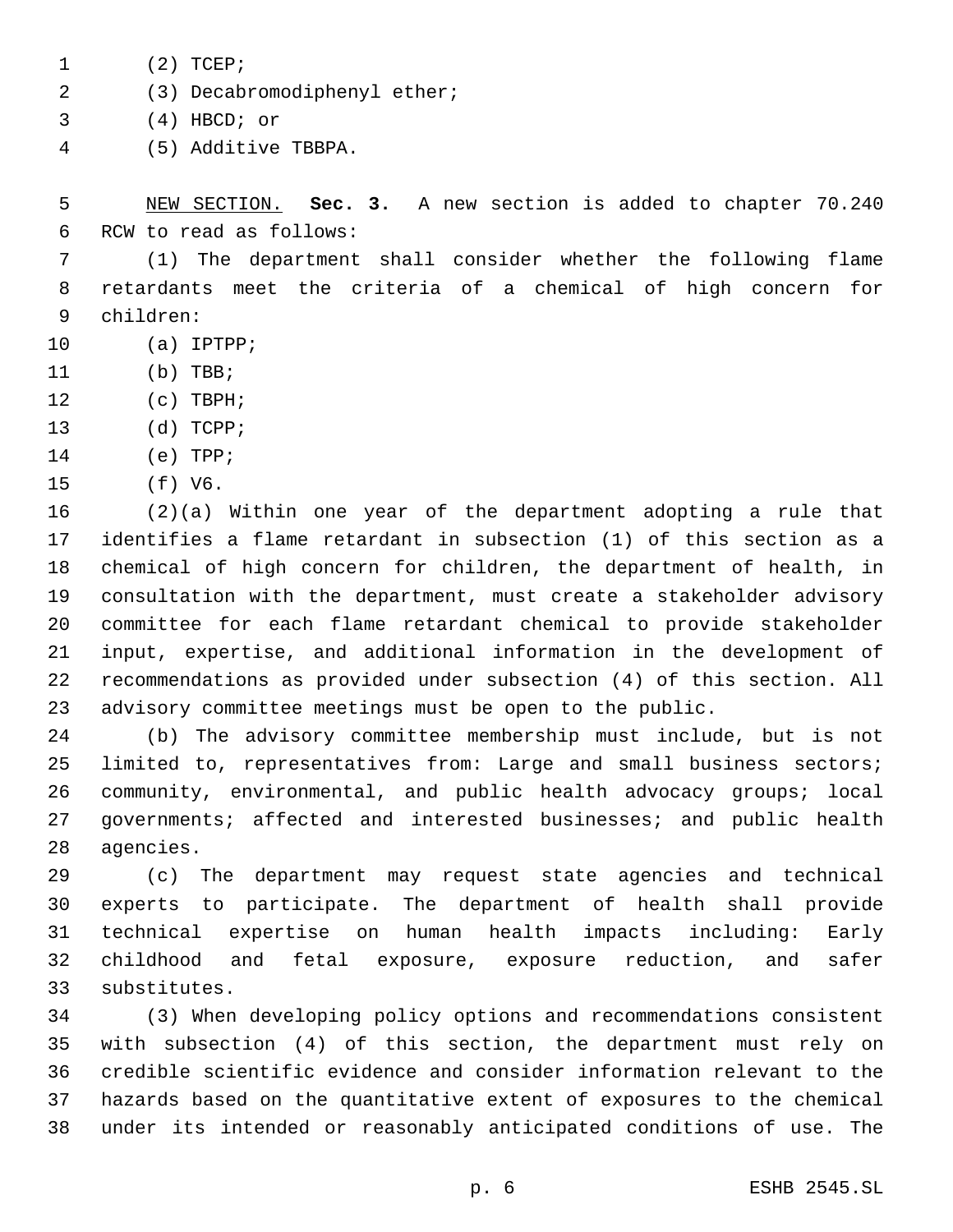department of health, in consultation with the department, must 2 include the following:

(a) Chemical name, properties, uses, and manufacturers;

 (b) An analysis of available information on the production, unintentional production, uses, and disposal of the chemical;

 (c) Quantitative estimates of the potential human and environmental exposures associated with the use and release of the 8 chemical;

 (d) An assessment of the potential impacts on human health and the environment resulting from the quantitative exposure estimates 11 referred to in (c) of this subsection;

12 (e) An evaluation of:

13 (i) Environmental and human health benefits;

14 (ii) Economic and social impacts;

15 (iii) Feasibility;

 (iv) Availability and effectiveness of safer substitutes for uses 17 of the chemical;

 (v) Consistency with existing federal and state regulatory 19 requirements; and

20 (f) Recommendations for:

 (i) Managing, reducing, and phasing out the different uses and 22 releases of the chemical;

23 (ii) Minimizing exposure to the chemical;

24 (iii) Using safer substitutes; and

(iv) Encouraging the development of safer alternatives.

 (4)(a) The department of health must submit to the legislature recommendations on policy options for reducing exposure, designating and developing safer substitutes, and restricting or prohibiting the use of the flame retardant chemicals identified in subsection (1) of this section as a chemical of high concern for children.

 (b) When the department of health, in consultation with the department, determines that flame retardant chemicals identified in subsection (1) of this section as a chemical of high concern for children should be restricted or prohibited from use in children's products, residential upholstered furniture as defined in RCW 70.76.010, or other commercial products or processes, the department of health must include citations of the peer-reviewed science and other sources of information reviewed and ultimately relied upon in support of the recommendation to restrict or prohibit the chemical.